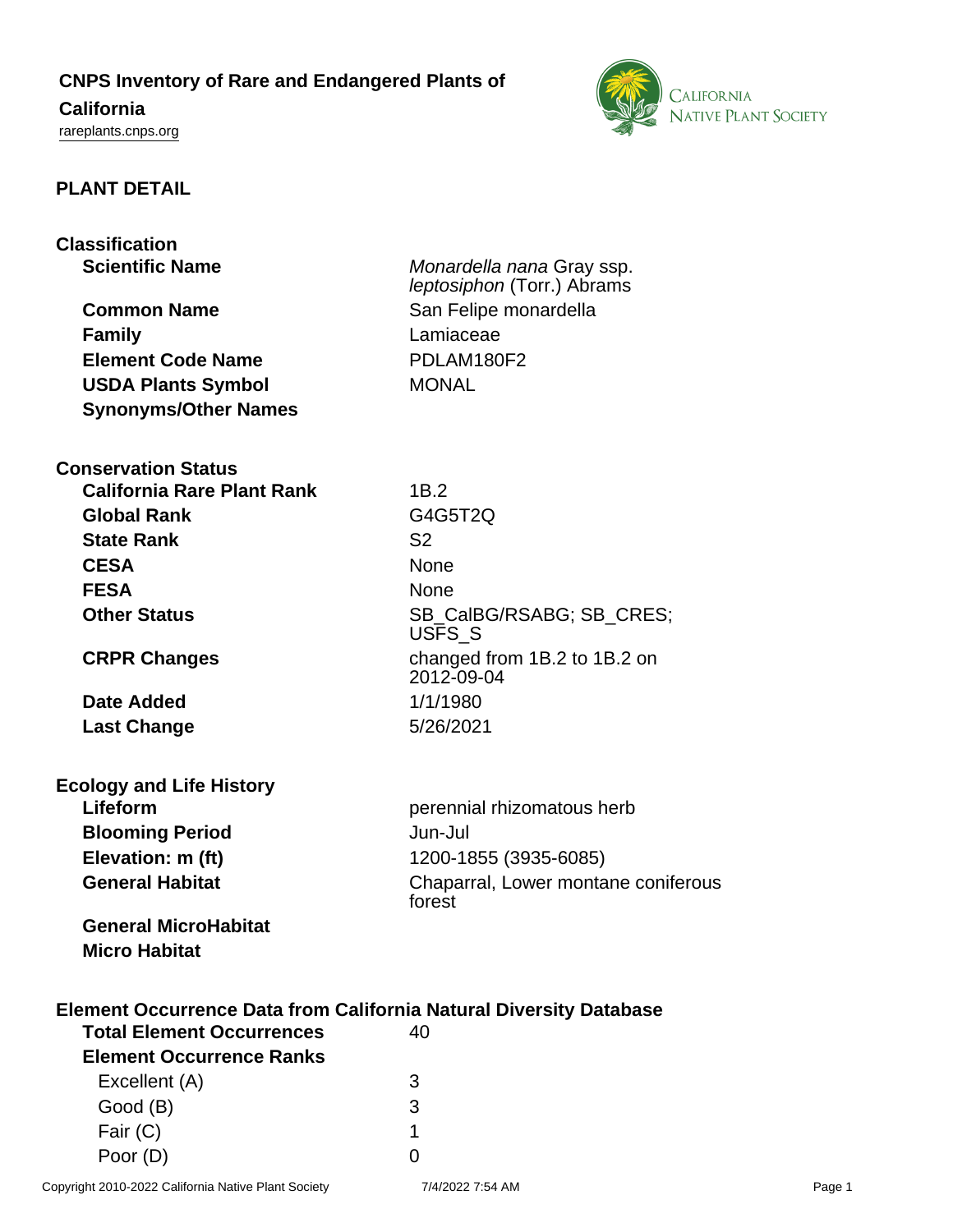| None $(X)$                 |    |
|----------------------------|----|
| Unknown (U)                | 33 |
| <b>Occurrence Status</b>   |    |
| Historical, $> 20$ years   | 16 |
| Recent, $<$ 20 years       | 24 |
| <b>Presence</b>            |    |
| <b>Presumed Extant</b>     | 40 |
| <b>Possibly Extirpated</b> | O  |
| <b>Presumed Extirpated</b> | ∩  |
|                            |    |

#### **Location**

**CA Endemic** No **Counties**

Riverside (RIV), San Diego (SDG)

#### **States**

Baja California (BA), California (CA)

#### **Quads**

Aguanga (3311647), Anza (3311656), Boucher Hill (3311638), Hot Springs Mtn. (3311635), Julian (3311615), Lake Fulmor (3311677), Mesa Grande (3311627), Palomar Observatory (3311637), Ranchita (3311625), San Jacinto Peak (3311676), Santa Ysabel (3311616)

#### **Notes**

Definitions of codes preceding a county and/or quad:

\* Presumed extirpated

(\*) Possibly extirpated

Species may be present in other areas where conditions are favorable. These data should NOT be substituted for pre-project review or for on-site surveys.

# **General Notes**

Known mostly from Hot Springs Mtn. Most of the plants labeled as ssp. leptosiphon from the Palomar Mtns. are mis-identifications of M. nana ssp. tenuiflora. May not warrant taxonomic recognition due to the following: problems with the type specimen and its distribution, too much intermediacy between the current subtaxa in the M. nana species complex, a lot of intergradation among the four subspecies, and evident intergradations among larger flowered forms of M. nana with M. macrantha; needs further study. Threatened by recreational activities and grazing. Not in TJM 2. See Report of the U.S. and Mexican Boundary Survey, p. 129 (1859) by W. Emory for original description, and Muhlenbergia 8:31 (1912) for revised nomenclature.

#### **Distribution**

#### **Threats**